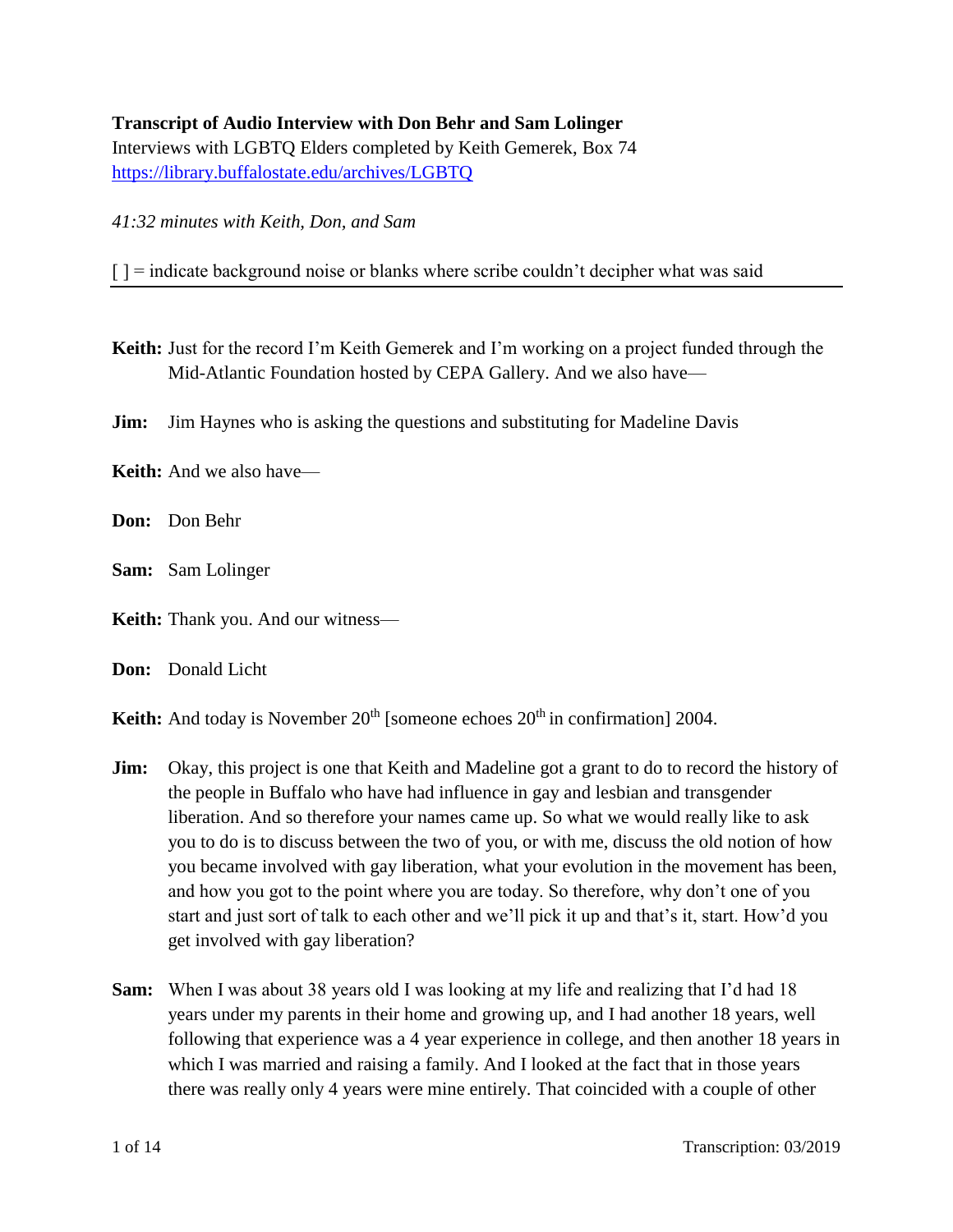things: one was that I participated in a conservative religious movement called Koinonia as its Catholic, you know, Catholic counterpart called Cursillo. And it was a, as I said, Conservative, but it also dealt with how one accepts oneself, who one is, what one is, and those kinds of things, and you were eloped. Well I had to apply some of that, just like you apply heterosexual songs to your own life. And, but I took it to some degrees people weren't prepared for and into my own sexuality. And then at the same time, I was involved in teaching a Humanities course called Non-Verbal Communication, and that got me in touch with some things that I hadn't really been in touch with before, including dealing with my sexuality as sexuality. And the third element was, there were a series of events which got me to meeting this guy— and, that's where things started developing and continuing.

- **Jim:** Don, could you talk about your evolution in the gay movement? Up to the point where the two of you got together.
- **Don:** Well that was 1976 in Buffalo, NY where I— I moved here to serve the church, the Church of Christ Congregation, with my family. Somewhat because of Sam being on the committee they met and called me. And getting to know this man very shortly after being here, we discovered that we had something in common. It was then a very tumultuous year after that in dealing with what I was going to do professionally and what we were going to do in terms of our families as we were coming out to each other and realizing we were becoming a couple separately from all the rest. At some point along the way I discovered that there was this organization called Mattachine and on one of our Sunday evenings—we usually went out together on Sunday evenings, we had Sunday night things that we did together.
- **Sam:** Because Monday was your day off.
- **Don:** That was why, right. It wasn't yours, but it was mine. We'd get together sometimes during the week, but Sunday night we kind of made our own evening. Kind of a thing, after our church responsibilities were over. And I think we'd actually been to an area-Church meeting and realized there was this meeting of the Unitarian Universalist Church with the Mattachine Society, so we thought "let's go check out what this group is." And that's of course when we met you and Don and a bunch of other people and started to get connected with what was happening in the community.
- **Sam:** At one point you also made some inquiries about, in a letter, to the Metropolitan Community Church sort of offering in services. We're asking the question, what could he do. And I was a little bit concerned about his doing that and I remember saying well, okay, but I hope I don't lose you to the movement. Of course, things, the way, as things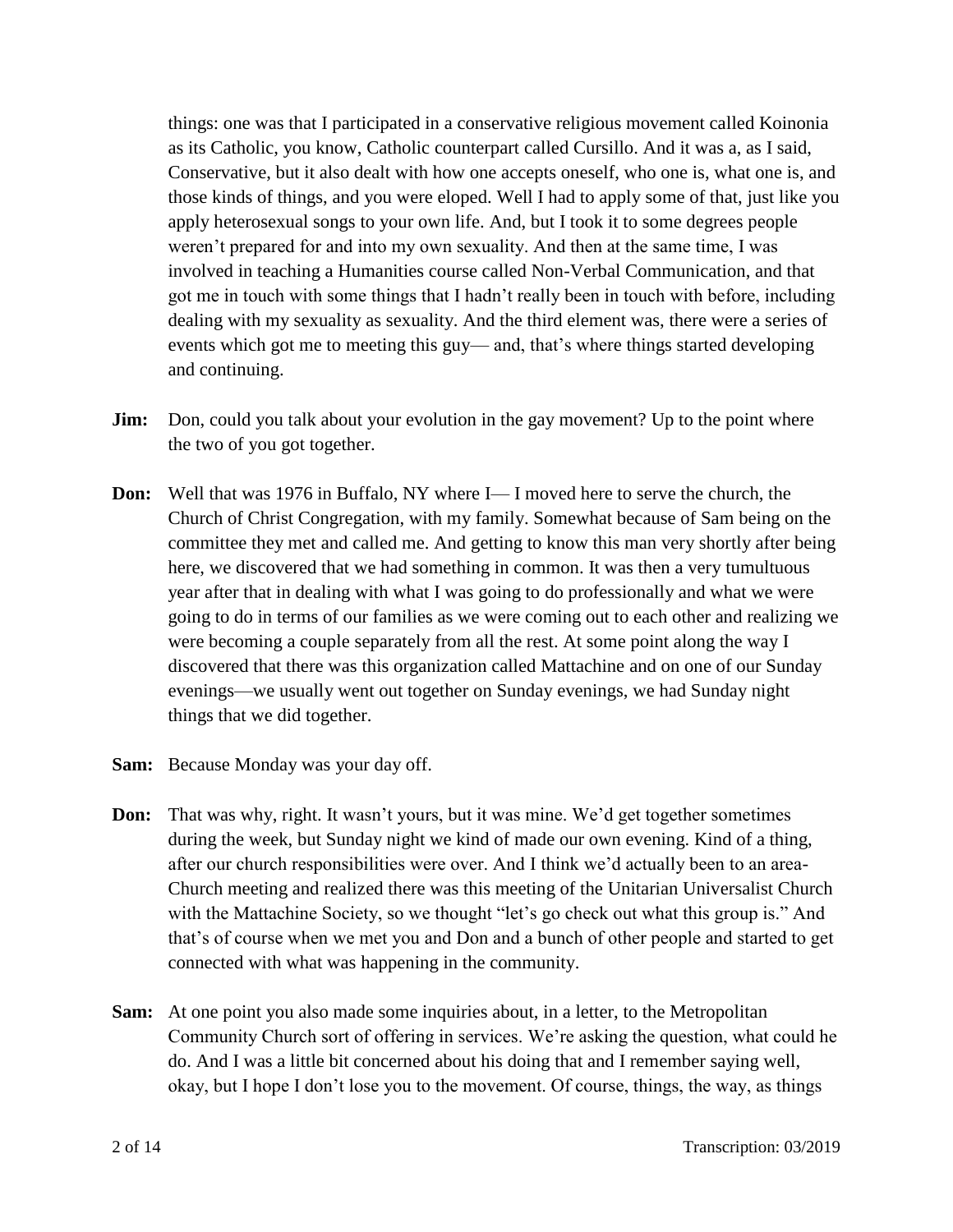developed, I got much more involved than he ever was, and that's part of our history then together.

**Jim:** Now both of you have indicated that you had families before you met, and would you care to talk about that? Or you don't have to if you don't want to but—

#### [talk together]

- **Sam:** There are some parallels in our histories with respect to family and that we both went to the same undergraduate college although we were 6 years apart and never knew each other there. We both met our respective spouses there.
- **Don:** We both grew up in Ohio.
- **Sam:** Yeah. And so are, as we talked about our college experiences, organizations we were involved in and so on and so forth, it was remarkable symmetry there as well. And so, part of the reason Don mentioned my being on a search committee that called him to a local church, it was in the questioning that was being done to seek a pastor for that church that I discovered that he was answering questions the way I would've answered them, so there was some not just, you know, "what's your favorite color," you know, and those kind of questions. Some pretty deep theological, philosophical kinds of questions. We also realized at this point, I mean the kind of thing—the chairperson of a pastoral search committee, calling a pastor, coming out to him, and so on and so forth, becoming lovers is the kind of thing which surely still happens but is certainly frowned upon. And there are codes of conduct which have been institutionalized in the meantime which really sort of militate against that kind of thing happening. Although, as you know, we went to the wedding in-- a wedding between two women a few weeks ago, and those women met under the same circumstances that Don and I did. One woman was being called to the church, the other one was the chair of her pulpit search committee.
- **Don:** I'd say we had similar but very different experiences with our family. My father was still alive at the time. He had a difficult time with it-- I still think to this day the thing my mother was most upset about was that she feels she was the last to know. Hardly the last to know, but anyway. That kind of came around and that kind of thing. I had two children, one was, started kindergarten, the other one was in second grade. They were quite young, so as we were moving towards separation and Sam and I moved in together there was-- we still had contact with our children and families, but there was a lot more contact with my children in terms of caregiving because of the age that they were. Sam's children were preteens, or teenagers at the time and somewhat more independent. A little bit farther away, Grand Island from North Tonawanda.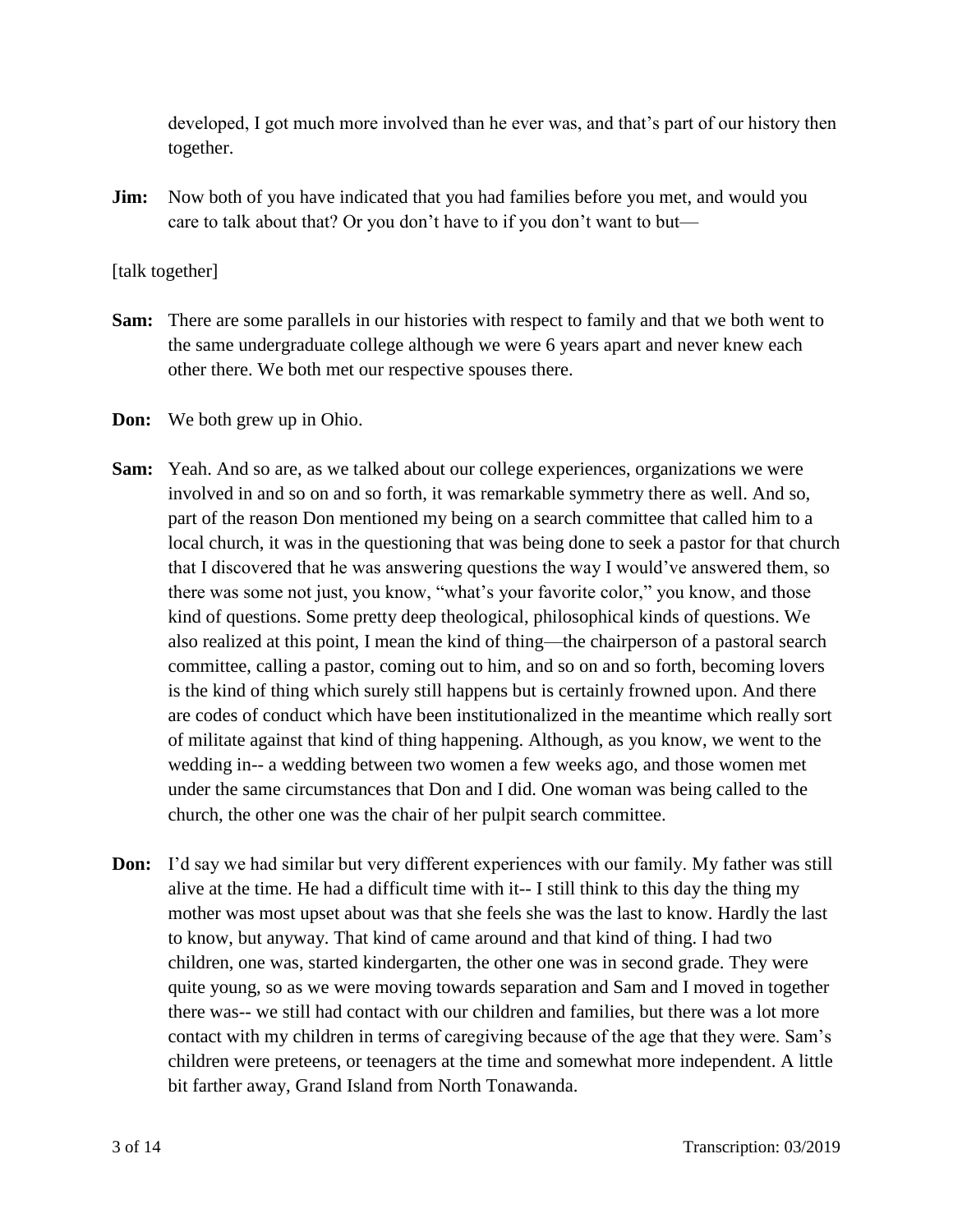- **Sam:** One of the ways that continues to have effect is that, as my kids were more independent, Don was not nearly as involved in their lives as I was with his kids. And that still continues.
- **Don:** It's probably the fact that they find it difficult to remember much of their past, when you weren't in it. I mean, it's like, what a 5 or 6 year old and 7-8 year old, right? You know.
- **Sam:** Yeah I think that I'm probably more included in the way they think about family than Don would be in comparison, in relation to my children.
- **Jim:** [begins to speak]
- **Don:** Now we're both grandparents so.
- **Jim:** Which surprises me, I must say.
- **Don:** Why are you surprised that we're grandparents?
- **Jim:** Well because--
- **Sam:** We're so young.
- **Jim:** Yes, that's it, Sam. But after you then began to make a commitment toward each other and you now wear rings and you have a commitment toward each other. He wanted that picture I know. [all laugh] Now that you have done that, how have, has your life changed? I know you have both been involved in different organizations and you have both become more visible and more vocal about gay liberation. Sam has gotten into the religious aspects of this and Don, you're a musician, so could you talk about how those things all evolved?
- **Don:** In terms of our earlier involvement with the community I think it was just being part of the Mattachine group as a kind of support group. Then we were part of a men's support group for a while.
- **Sam:** That came out of Gay Professionals.
- **Don:** Right. I think most of the stuff that I felt that I was doing in terms of the community or making a presence in the larger community was a lot through Sam's connections in school where we were invited to work and he was out and so forth, we were invited to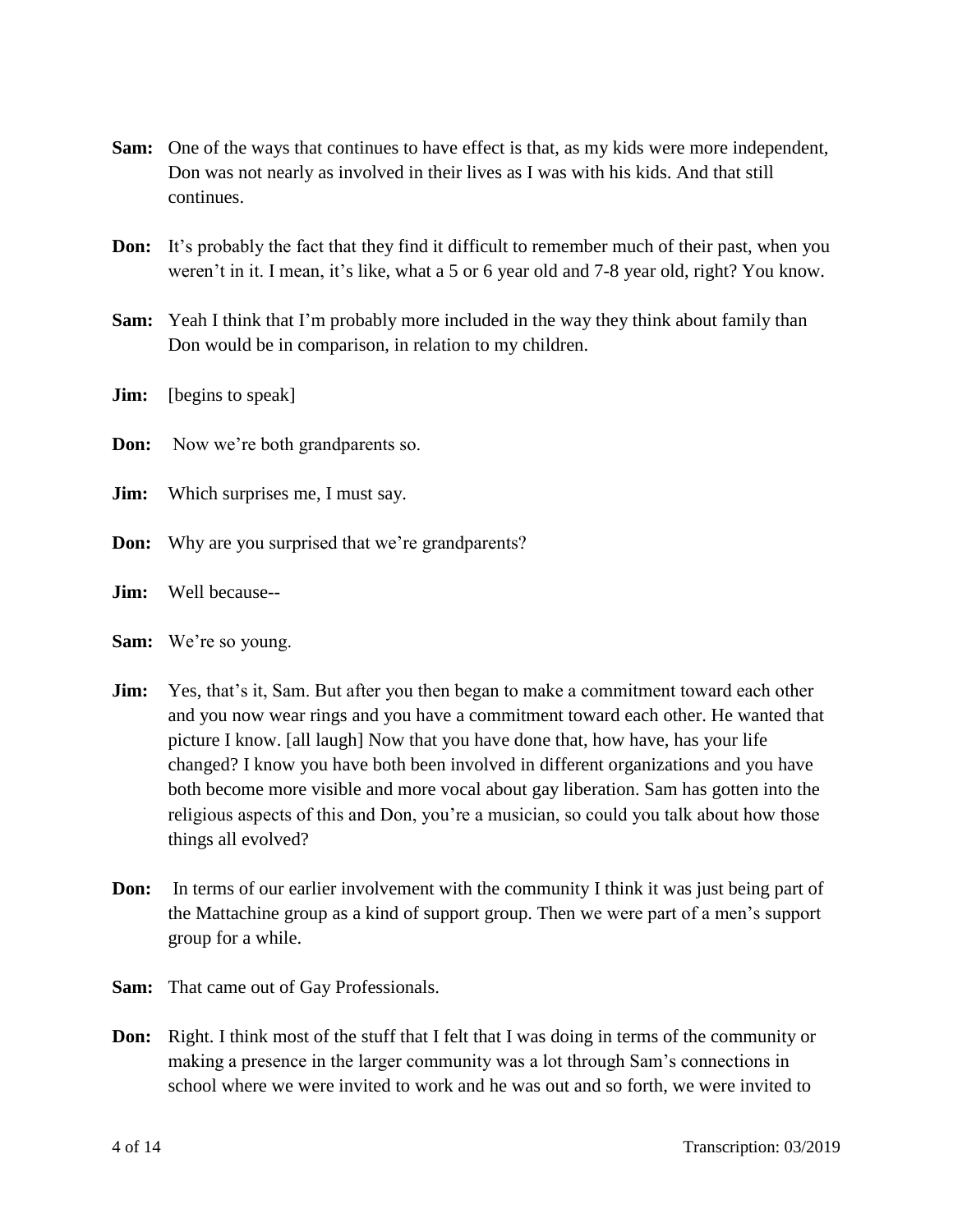make presentations, to be the representative of the, the representative gay men who would come and talk about what it's like to be gay in Western New York, or whatever, right? So we would speak to our experience, I think that was probably, we did that a number of times and I don't remember how many.

- **Sam:** They were in social science courses, they were also in health courses. I think we showed up for another one someplace. We also participated in the programs that you were involved with at UB talking with pre-med students.
- **Don:** There were some-- the parents and friends organization got founded, they would have events and we appeared on a couple panels. You know, so in various religious, we were invited to participate in a panel, we were the representative out gay men at a thing at the Episcopal Church at one time and some other events associated to our church at the time, the Church of Christ. I think that that's probably where I feel that I did most of my community work as an out gay person.
- **Jim:** Did either of you talk very much about being gay fathers?
- **Don:** We were part of a Gay Fathers Group too, I don't know if it's still existing or not but-- it was helpful for a while but after we felt that we were kind of moving beyond where some of the people were. It changed and we moved on to do other things.

# *Time Stamp 14:05*

**Sam:** I also belonged to a Gay Educators Group here for a while. But I like to be as integrative as I can be, so I take 'gay' into virtually all the settings that I'm in. I used to fault a man that I knew for telling people he was gay within the first fifteen minutes of their knowing him and I had to confess that I got down to about five minutes. And the reason for that is I really don't want to waste my time doing good things, being active, and so on, and have it denigrated if people learn that I'm gay. And so that's right up there in front. If they have a problem with it, they have a problem with it. I'm not going to continue an enterprise like that. And by and large that works. [15:15] A friend gave me a button what time, you know I collect political buttons, and I have a vast collection of gay and lesbian - topic buttons, probably about 1500 of them at this point. And one of my favorites is one a friend gave me that says "I'm so far out of the closet that I'm in the next room with my feet up." [laughter] Well you had the experience when you were interviewing and I was seeking a gay-related position at the national level, and the person asked you if Sam feels comfortable with his sexuality. And you and the interviewer had a good laugh over that one because there's no question about my being comfortable with it.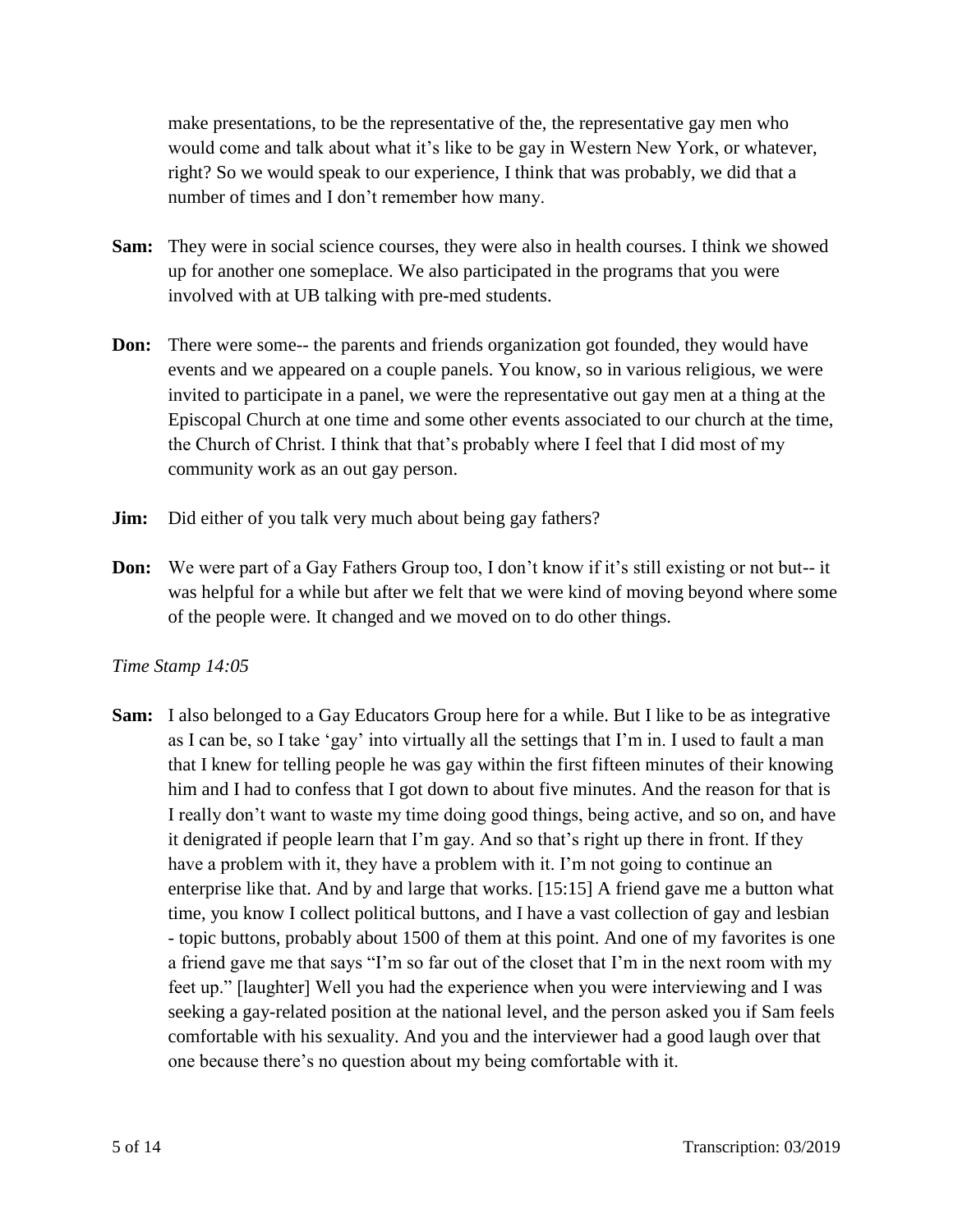*Pin/Button Online Exhibit: [https://digitalcommons.buffalostate.edu/lgbtq\\_pins/](https://digitalcommons.buffalostate.edu/lgbtq_pins/)*

**Jim:** Well, and both of you feel that way now I think because, now Don, you're involved with GLYS as a board member for a while.

**Don:** Right.

- **Jim:** And then you got involved with the Gay Men's Chorus recently.
- **Don:** Right
- **Jim:** That's more recent.
- **Don:** That's right, mhmm.
- **Jim:** Would you talk a little bit about the Gay Men's Chorus? You're the only person who we've interviewed, well Bill Garder, but he didn't talk about the Gay Men's Chorus, he just mentioned it. Could you talk a little bit about Gay Men's Chorus and the effect you think it has.
- **Don:** Well there had been a few choral groups before that, but the Gay Men's Chorus came together for its first rehearsal on September 11th, 2001.
- **Jim:** Are you kidding?
- **Don:** No, I'm not kidding. And we continued, we went ahead with the rehearsal, realizing it was important to be with other people and the music kind of helped that night as we were just getting to know each other as a choral group. It came out of a group of, I wasn't part of the founding members that had met for practically a year trying to organize and get some initial funding and develop, your favorite topic, bylaws and those kinds of things, hire the music director. But then when it was announced it was going to happen, I had thought for some time it would be interesting to be a part of that kind of thing. I'd heard of other choruses and we had some recordings of some other choruses performing. It was just kind of right for that to happen for me, so I've been part of that organization since 2001. Which is mentioned, marching in the parade and singing for the Gay Pride events, as well as our own concerts singing at Kleinhans, the Botanical Gardens, and the Ars Nova Musicians, just a couple weekends ago we sang for their Viva Vivaldi series, we're singing at the art gallery-- so it's becoming a chorus to be reckoned with in the community, not just because it's the Gay Men's Chorus, but because of what we've done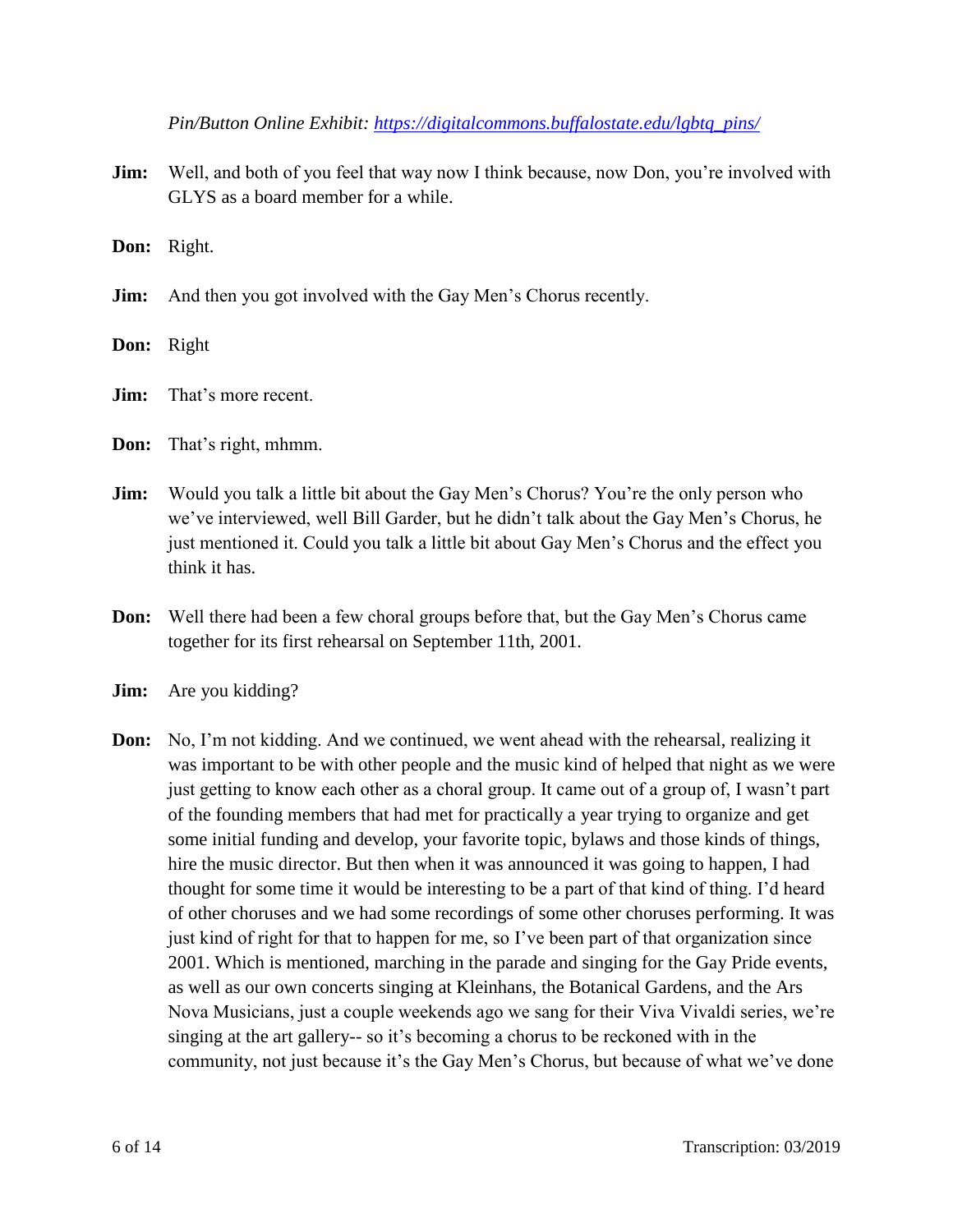together in just three years. [Sam begins to speak] There are organizations that want us to participate, or calling us, so it's--

- **Jim:** Sam, you were saying?
- **Sam:** They also participated in the 7th Quadrenial Gala, Gay and Lesbian Association, of Choruses this last summer in Montreal. Over 6000 people attending as delegates, they were all called. And 160 different choruses, ranging in size from 9 and close to 200. Quite an event. Lot of music.
- **Jim:** What sort of an effect do you think there might be as a result of gay men's choruses, not just yours necessarily, but--
- **Don:** Well, I guess it kind of fits into how, the way I've done most of my 'being out,' and that is we're here and we're going to do our thing and we're not gonna-- it's kind of like in your face because we're announcing ourselves as Gay Men's Chorus. In some cities, it's just called 'Men's Chorus.' It doesn't have the word 'gay' in their title, right? So there's been a lot of controversy. Should it or not, right? Our founding group said no, we're going to identify ourselves as Gay Men's Chorus here and if you don't like it, I guess that's too bad. I mean we've had as many as 70 to 80 members. Gay men, some of whom I've never met before until this, and I wonder gee where are all these people in the community who are all of a sudden showing up for rehearsals, and attracting pretty good sized audiences, at least in Buffalo. I heard a number of people who would say to me they were just overwhelmed on our first concert, all these men, there were probably about 50 of us, getting up in front to sing at this concert, publicly announcing: "we are the Gay Men's Chorus standing up here singing." So I don't know what really kind of effect it has on other people. In some communities and probably some here, it's an outreach to the larger community to say, here we are, we're offering this music as a way to bridge the gap between us, open up some dialogue.
- **Jim:** Sam, you were involved with-- one can't talk with you very long without hearing the word 'coalition.'
- **Sam:** Right. [laughing]

# *Time Stamp 20:27*

**Jim:** Would you talk about, a little bit about, what all that means and where that's going.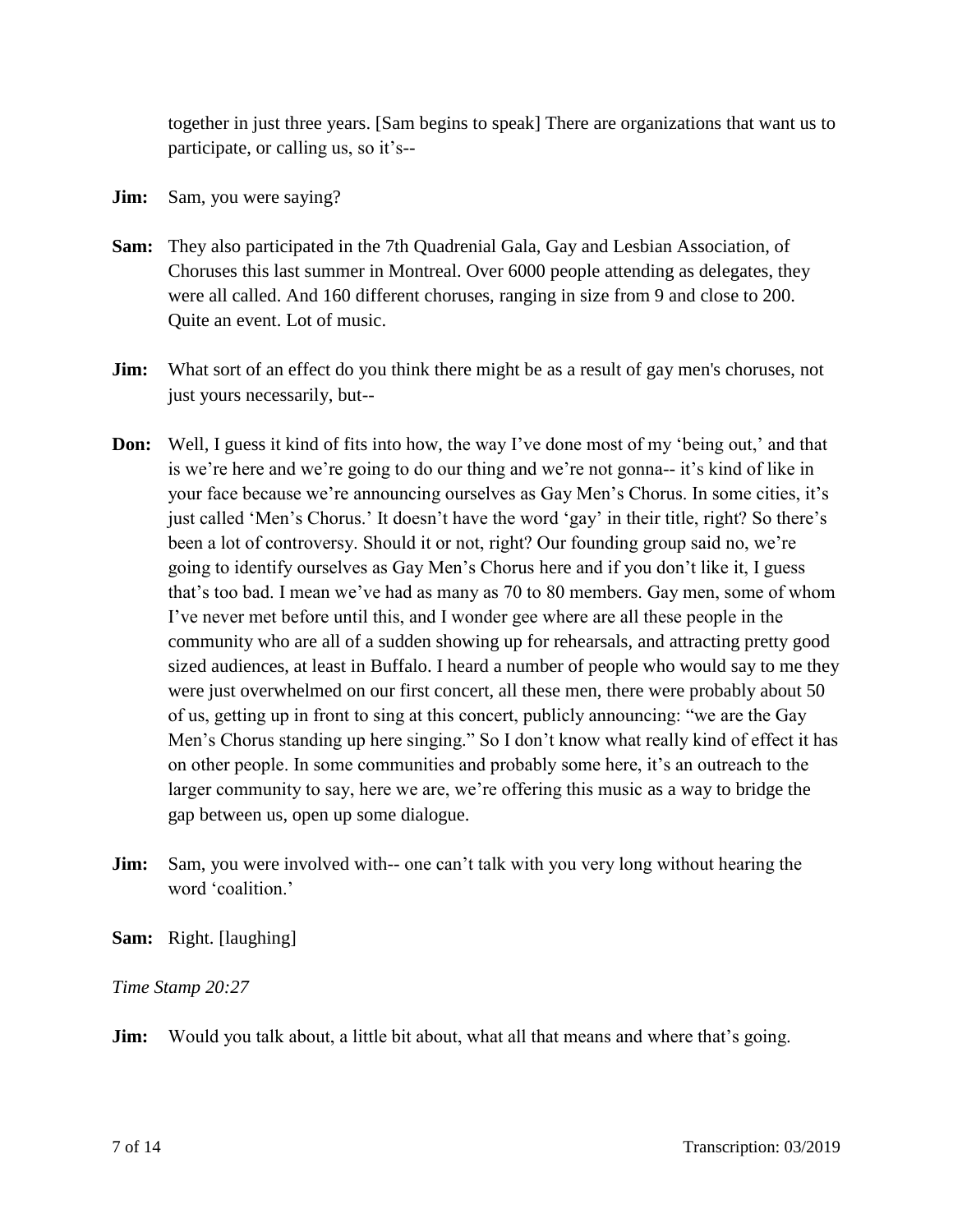**Sam:** Well, when I say the 'coalition,' I'm referring to what is now called the United Church of Christ Coalition for Lesbian, Gay, Bisexual, and Transgender Concerns, pronounced UCCCLGBTC, if you want an acronym of it. In 1983, I was elected as the national coordinator and I served in that position for 14 years until 1997. In that time, I was involved in right-to-privacy issues within the denomination, United Church of Christ, but also carrying it to the national level I helped file an amicus curiae with the Supreme Court over Hardwood v. Georgia. I've worked with the National Gay and Lesbian Task Force, roundtables associated with that at various times. Working with leadership in the denomination and making inroads there. Getting into places I never thought that I would be, frankly, as an out gay person within the Church. And always out in that context. I've been a member of a number of different boards, committees, task forces, working groups at the national level. I have been an elected officer here in Western New York. I served at the top leadership positions, first as, in committee work, but also as the secretary and registrar, then after that, vice moderator and moderator for the Western New York area of the denomination. I continue to serve on, at this point, just one national board. That's okay. I'm kind of glad not to be doing it for a little while. Heading back into another one in an advisory capacity this coming Spring. I bring, as I said a little while ago, I bring 'gay' into every experience. I was the representative of the gay and lesbian community of Western New York on the advisory committee for the New York State division of Human Rights, for example. I was originally nominated, thanks in part to you, to serve on a local board, Housing Opportunities Made Equal [H.O.M.E.]. And I'm still on that board, and on that board also I've gone through the ranks, I was chair of that organization for several years. So, my involvement in these other operations are part of my gay experience, and my gay experience becomes part of them. And what is absolutely joyful, whether I'm talking about the national church, or even the local church, or the other organizations that I'm a part of, when I was first doing those things, I was nearly the only person who was able to say the words 'lesbian, gay' without choking on them. And it's a real joy to hear other people say them and for them not to choke on them either.

# [talking together]

- **Don:** I think we all grew out of-- well of course we met in the United Church of Christ, but shortly after that, we heard about the United Church, what was it called, the caucus. The Gay and Lesbian Caucus, at the time. You know, we went to our first event in Rochester in 1981. And it became an annual pilgrimage to go to this group of people, and they became a very supportive, wonderful community for a number of years, we were going back to that, so that's where we, where he was asked to serve in that leadership capacity.
- **Jim:** Now there are a couple of more things I'd like to have you just sort of wander back and forth with. One is, I know that you're both naturists.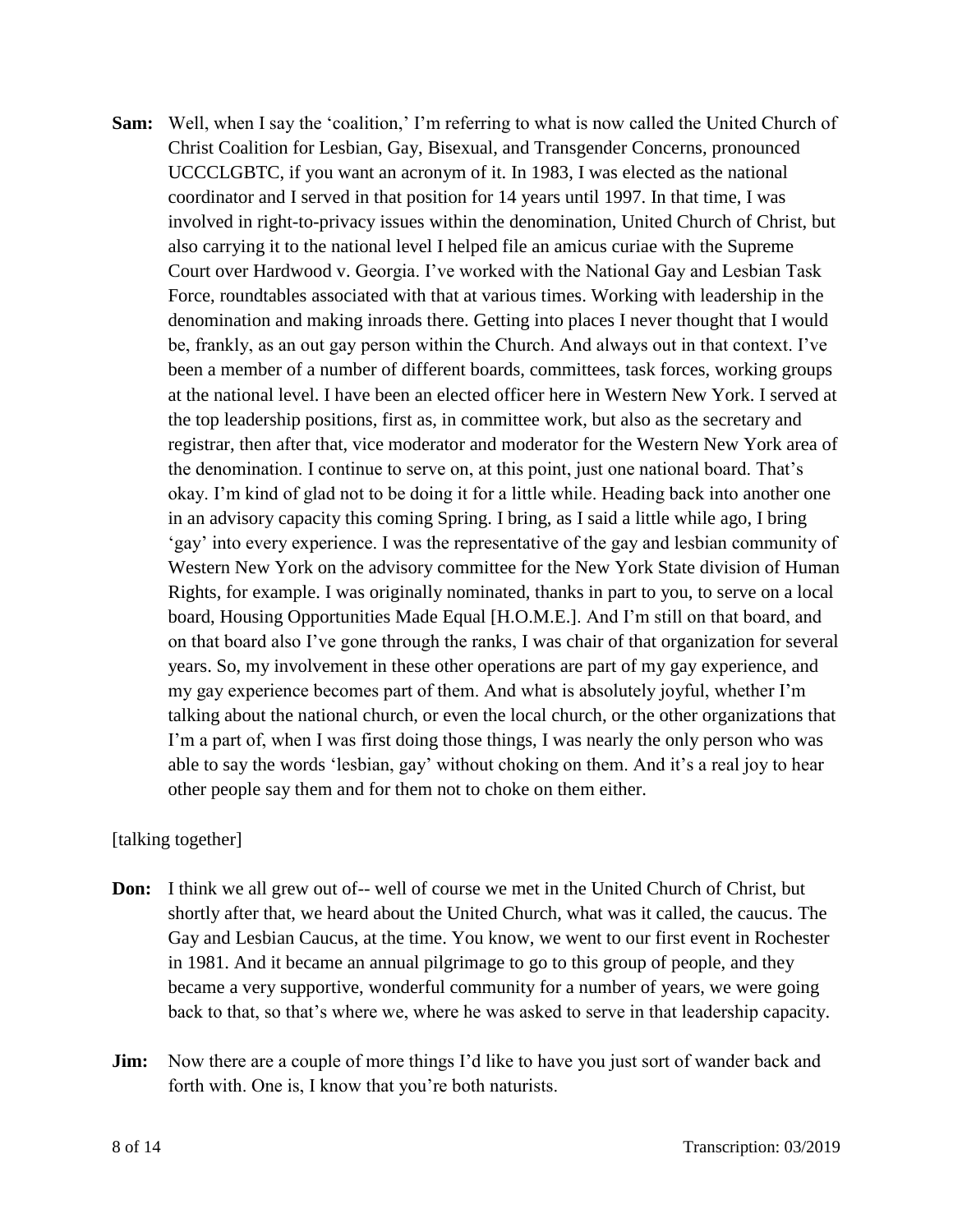- **Don:** I was wondering if you were going to bring that up. [laughing] I was wondering if you were going to mention that.
- **Jim:** Yes. How did you get involved with that? And is this a fairly widespread movement, or--
- **Sam:** We both like flowers very much. [laughing]
- **Don:** I don't remember how we got involved in that.
- **Sam:** We enjoy fauna too.

*Time Stamp: 25:17*

- **Sam:** How did we become involved in-- I think I can remember now. You had read something about the advocates Body Electric.
- **Don:** We haven't been to one of those.
- **Sam:** Haven't been to one of those, but you read something about that, and tangentially out of that, you heard about this organization.
- **Don:** There was an organization in Rochester.
- **Sam:** Yes.
- **Don:** But there wasn't one in Buffalo.
- **Sam:** Right, which was--
- **Don:** I think I went by myself, you were out of town for whatever.
- **Sam:** Probably a Church meeting.
- **Don:** Probably. Well we had been to other--

[talk together, indistinguishable]

**Don:** So it was not completely, not a completely new experience. We started to go to that event and it was, for the most part, just a social event, getting together for a meal and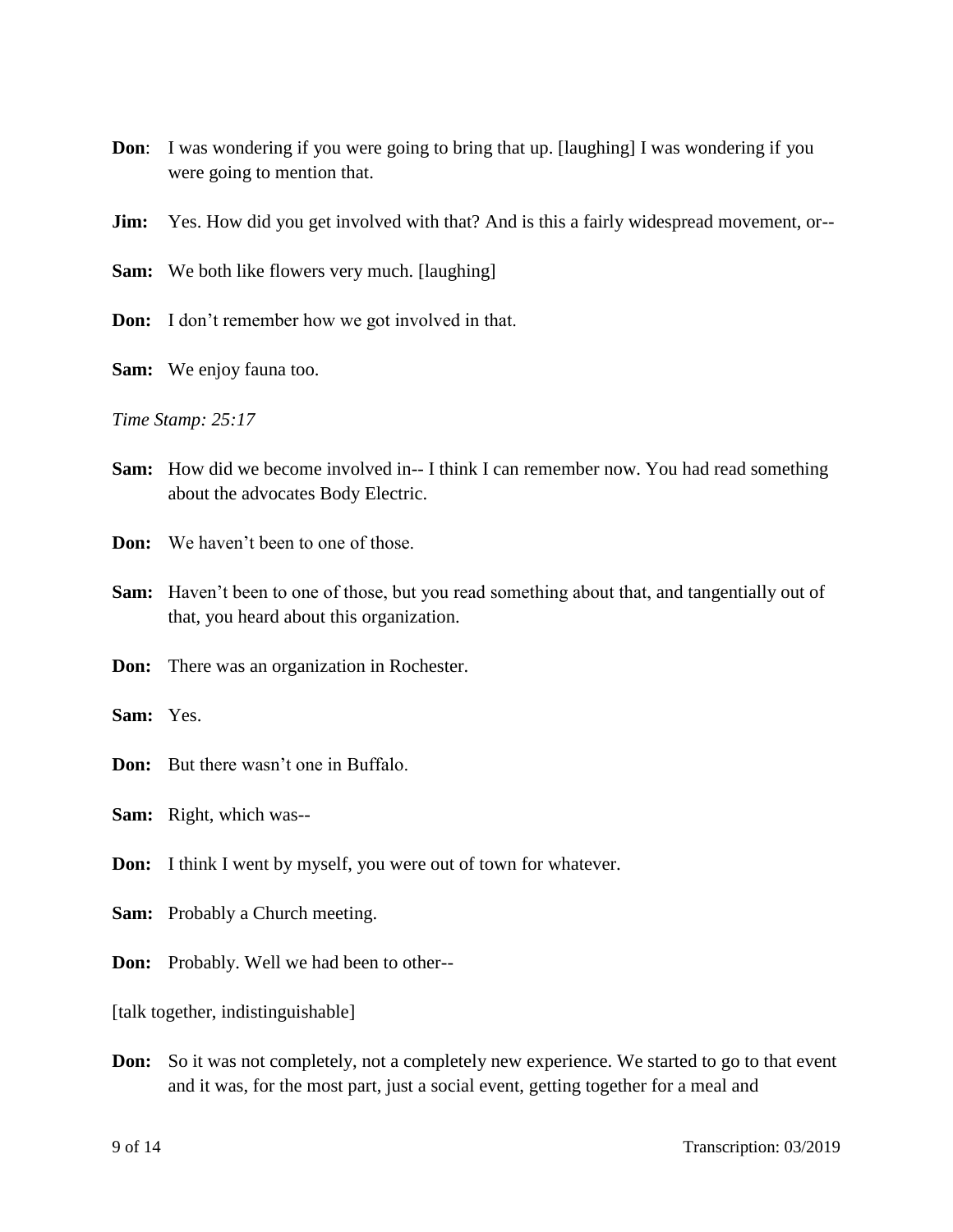conversation and whatever and just doing it in the nude. And it felt great, but I really don't like doing it so much in Buffalo, not because it's the home place, but because there isn't many opportunities to do it outdoors. And where I really feel like doing it is outdoors because it's not, for me, necessarily, a public display of nudity, parading up and down the street naked. I enjoy being in the company of other men, or by myself, outdoors. And we have, what was it 1997 maybe, was our first time-- we heard about the national organization, Gay Naturists International. An annual gathering--

- **Sam:** [ ] that we went to this year.
- **Don:** An annual gathering down in the Poconos, and we went to that and it was just a wonderful week to spend naked. Outdoors-- you know, you walk out of the cabin in the morning and maybe you've got shoes on and that's about it. [laughter] A hat on if it's gonna be a sunny day or something, but other than that-- and with about 800 other men around. Yeah, sometimes it's sexually charged, but that's okay, it's part of who we are so. But it's not just one long orgy either, it's walks in the wood, lounging by the pool, and conversations, and workshops

#### **Sam and Don together, staggered:** and evening programs.

- **Don:** Some of which were the funniest things in the world.
- **Sam:** You ain't played bingo until you've played naked bingo.
- **Don:** Right.
- **Sam:** The other part, we also belong to a local organization of, a naturists group.
- **Don:** One thing we haven't touched on, Jim, you know I think is probably important to bring up in terms of our careers and places of business in terms of being out. I think our experiences in that has been different. I don't ever, well when I left the church job, I had another part-time job for a while and that didn't last, and then I was out of work for a period of time, and then so I saw an ad in the newspaper, answered the ad, and I was hired to work at a local custom-house broker, C.J. Power and Sons, which later was bought out by McGraw-Hill which happened to have a non-discriminatory policy which mentioned sexual orientation in it. But then they sold the unit to Federal Express, which we're not a part of, and they don't have such language in their stuff, but it's been a very accepting place for me. But I don't ever remember making a statement, "I'm gay, folks." Or anything of that nature. It has been a process of them getting to know me. I talk freely about Sam. Some of them have met Sam, or at least they've seen us together. It has just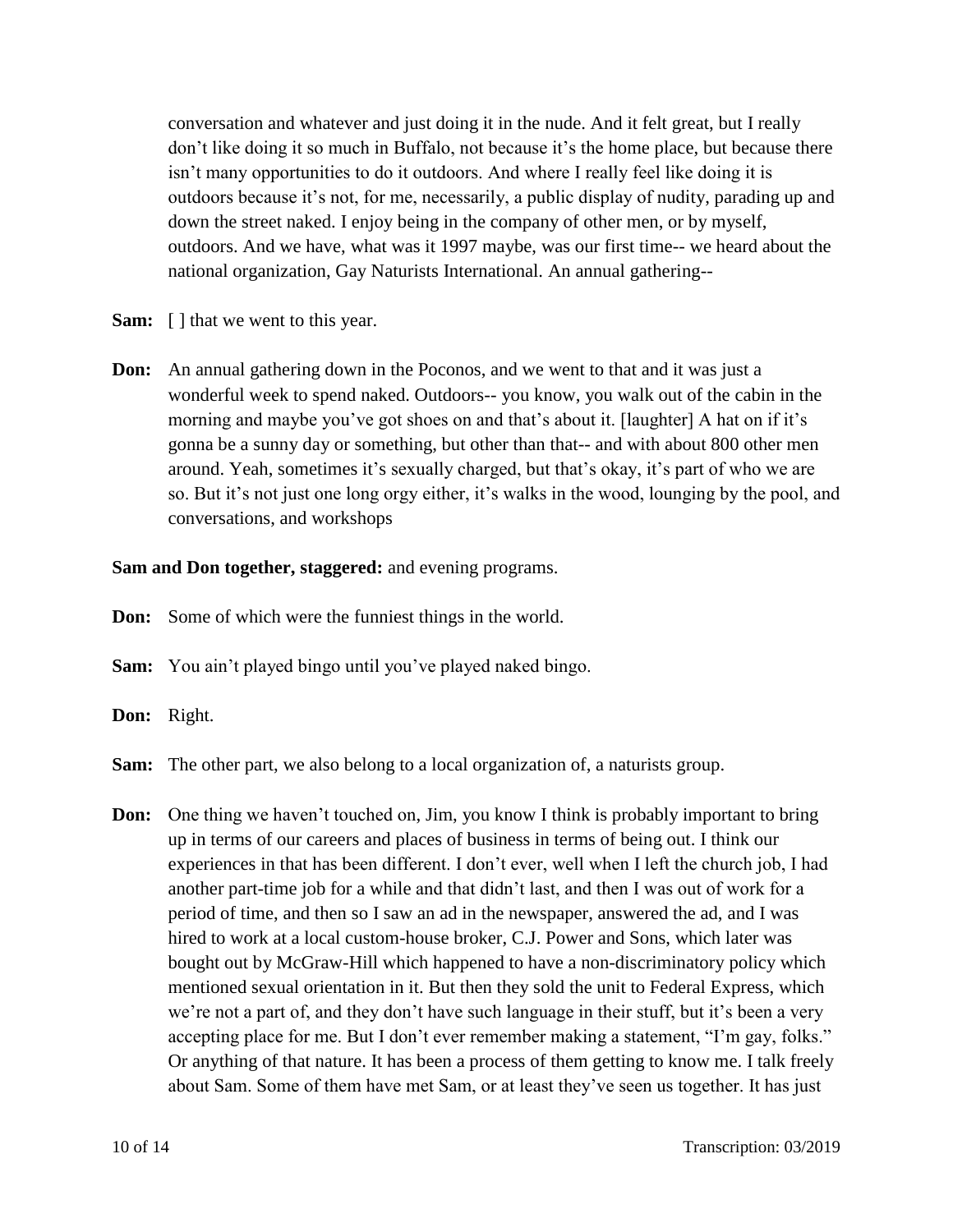evolved, for me, in terms of-- it's been a safe, good place to work. I'm respected for the work I've done, I've been there for 25 years. And most of the people I work with on a day-to-day basis know that I'm a gay man. It has even become more vocal, not that I always bring it up, but situations or whatever, workshops that we've had, there have been opportunities to speak about it. Sam could speak to a different experience--

#### **Sam:** Yes.

- **Don:** Not at Niagara Community College, but I'm just saying in my work experience and so it has not been-- except for in the church situation which was, I probably would've been asked to lead if I hadn't already turned in my resignation. But other than that, I haven't experienced some of the discrimination probably other people have experienced at work. I don't know if that's because of the place, the people that were there, the way I did my thing, you know, or what, but it's-- so for me it's been a good work experience and getting near what I hope to be the end of it soon. Retirement. [echoes about retirement] Retirement, right, not changing to another job.
- **Sam:** At the college, I came out at the college to anybody who would listen. At the time we started living together in '77, and became actively involved as an advocate, also was on the affirmative action committee. I co-chaired that committee for a while. Or to help include in the college's non-discrimination policy that sexual orientation would not be considered, or should not be considered with respect to issues. And got that as that college's policy before SUNY adopted its plan. I also testified in Albany in favor of there being a city-wide policy with respect to that particular issue. So I've been involved there. I just like to live an innovative life and to be as open and honest about that, and not have to worry about changing pronouns, all that kind of stuff, which is just downright tiresome. One of the other experiences of mine, back in 1976, and just as Don and I were getting to know each other, I said it to him, a little one or two-liner thing that was in our national church publication which contributed to my coming out experiences. That "life would be hell for butterflies with wings yet unfurled. And I decided, "okay I want to be a butterfly." Flitting around every now and then too, that's part of it, I'm not going to try and pretend that it's not.
- **Don:** I think-- I don't know what we represent here in terms of the kind of lifestyle that we live or whatever. But we've been in this house where you're conducting this interview since 1991 in the village of Kenmore which just after we moved here discovered quite a few gay and lesbian people living in the village of Kenmore. And, I don't know, have generally been -- felt welcomed and accepted by our neighbors in both, in all the places that we've lived here.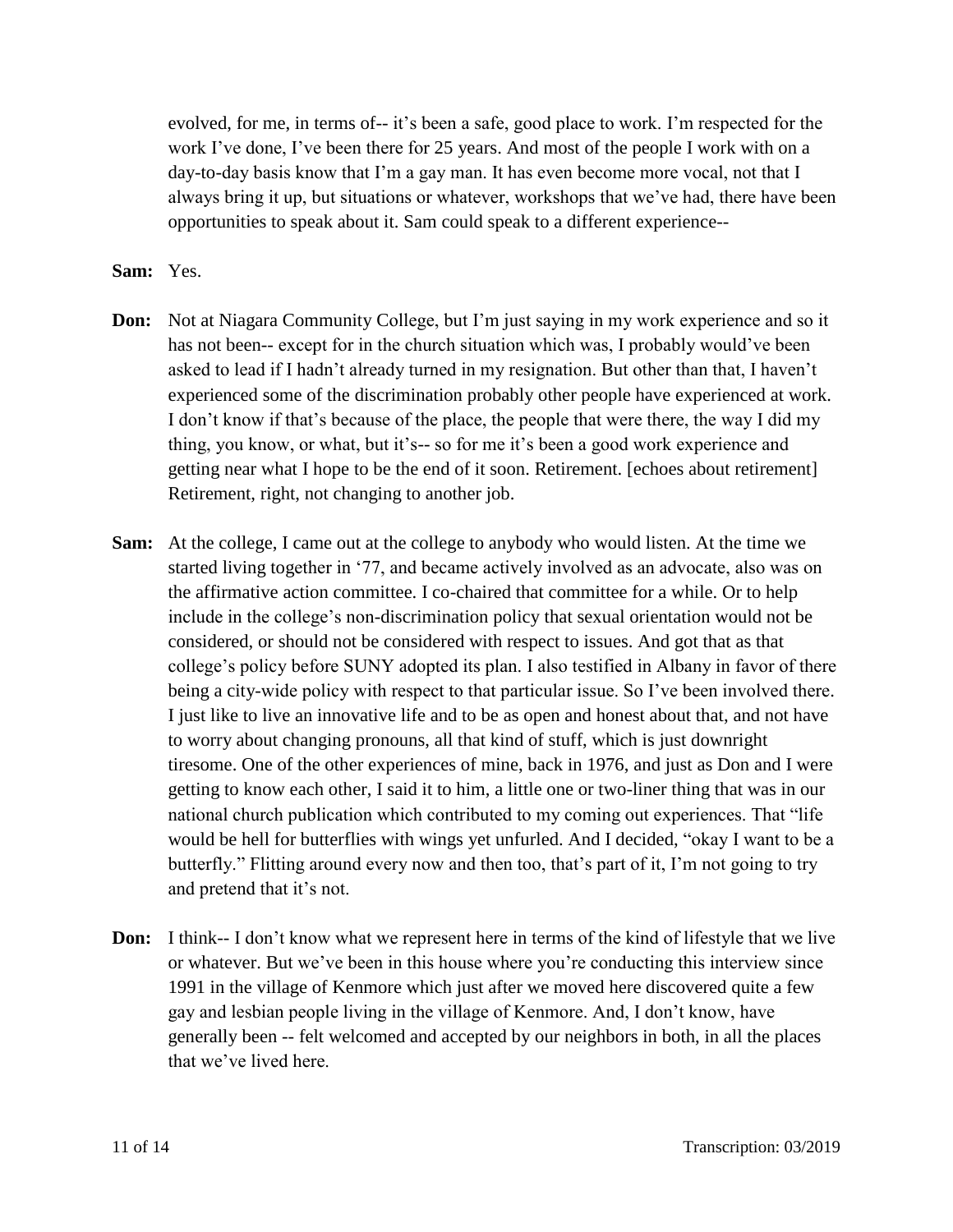- **Sam:** Particularly on both sides of this particular house we really lucked into something very good there.
- **Jim:** I know that both of you could talk on for several hours about all these various aspects, as could I, but there is one question I would like to have you discuss a little bit. And I'm almost afraid to ask it because we only have about 5 to 10 minutes left, but in light of the most recent election--
- **Don:** Do we have to talk about that? [laughter]
- **Jim:** What do you see about the future of gay, lesbian, and transgender liberation in this country and do you think that same-sex marriage would help that along or hinder it?
- **Sam:** There is a future.
- **Don:** Well there's gonna be. Depends. I don't know, some days it's kind of scary to think about what it's going to be like. Not just for us, you know, but for the-- for my children and my grandchildren. Not necessarily about this being, in terms of gay or lesbian, but in terms of their growing up and what kind of country this is going to be and what kind of atmosphere and what kind of challenges they're going to face because of some of the decisions that have been made. The course is set, I don't know, it's kind of-- some days I'm hopeful because there are as many of us that are out and I'm sure there are a lot of us who are never going to go back, so if they start pushing pretty hard we'll push back in different ways. In terms of gay marriage, I don't know. Sometimes-- when it first started becoming an issue I said there are so many other things to be talking about, to be concerned with in terms of, than that, it seemed like to me. But it became an issue and so it's like well, I can't say that I would be against it in terms of equality, but--
- **Sam:** We've said to each other--
- **Don:** It's a polarizing kind of thing which I sometimes think that it would have been better off if we'd picked on something else as a more important thing to champion.
- **Sam:** We have said if we were to marry, it would be a political act. Of course marriage is a political act. But doing it purely for political reason. That's okay, I don't have a problem with that. I think the part that bothers me most about the idea of gay marriage is the possibility that that then might become the expected, the expectation. Gay or lesbian people who say that they are in love or have a partner or something like that are going to be expected to marry. And then you create another kind of class system between those who are married and those who aren't, and that I would find-- Gay people are no more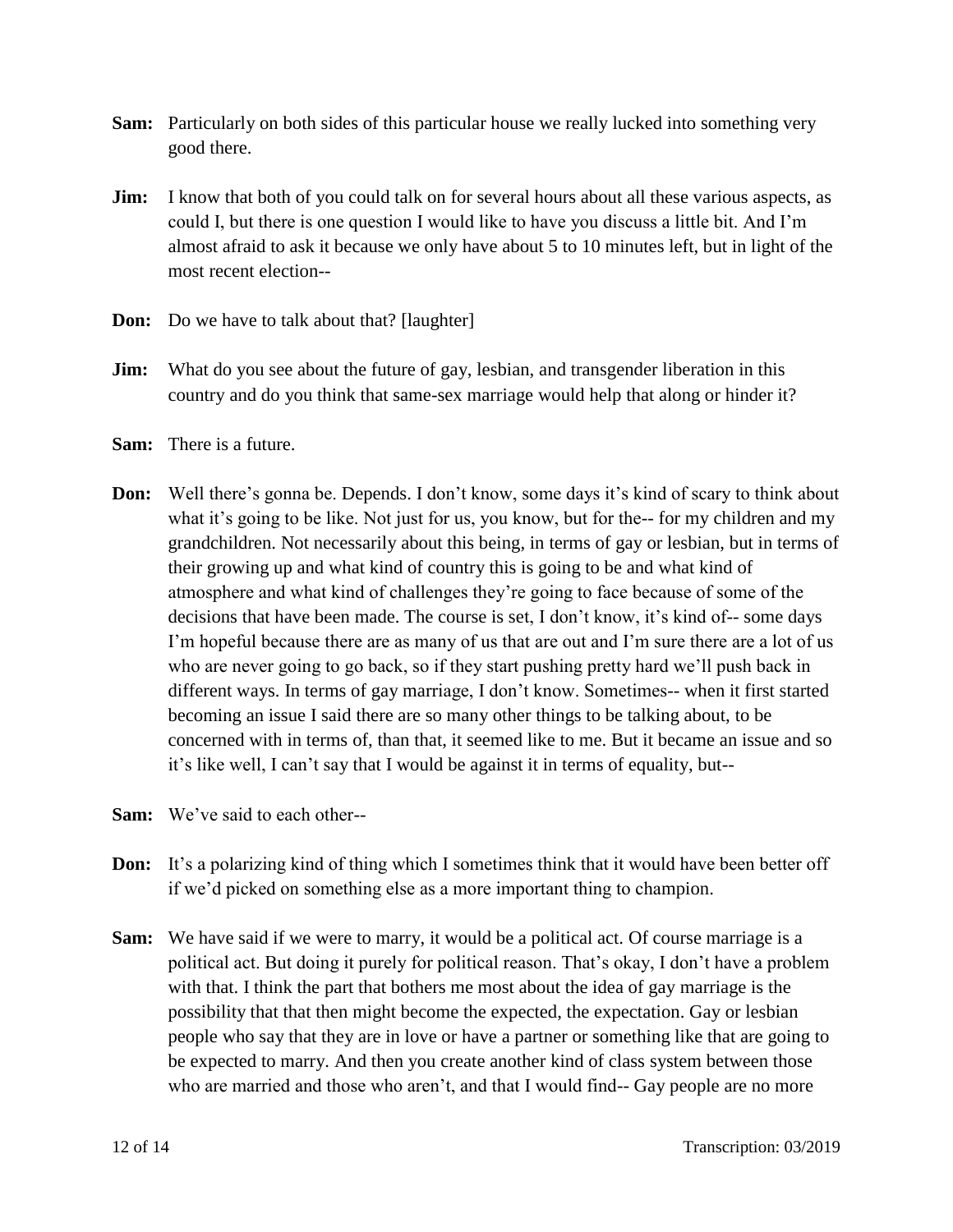tolerant or any less tolerant than any other bunch of people. We saw a play last night that gave a little bit of a reference to that, and I cringed a little bit when I heard the line. I can't think of it exactly but it was "no we're not quite perfect just because we're gay or lesbian or bi or trans or gender-inquiring kind of people." Because the other thing too, as I say all those words, how that has expanded itself. It first started as 'gay,' and then okay it's 'gay' and 'lesbian,' or 'lesbian' and 'gay' to be politically correct in some circles. And then we added the 'bi,' and now we talk about 'transgender' persons. Gender identity is another way in which people… gender-seeking identity, or gender-identity seeking. Questioning. We deal with young people and their trials and tribulations. It is sort of an alphabet that we're working with now. And it's fun! And I would say too when I'm saying 'fun,' I'm awfully glad I'm gay.

**Don:** I am too.

[Laughter]

- **Sam:** Okay, are you? Alright good, I'm glad you are. I think it's cutting edge kind of stuff in a respect, and I like to be on the cutting edge. But also it's just, it gives me a perspective that I wouldn't have otherwise. The same as people who have perspective because of their sex, because of their race, and I have to add sexual orientation to that. We do see the world differently because the world is a different place for us, as it's different for the 'them' on the other side, of course, too. But I think being in a minority, we have the opportunity of seeing some of the same things differently and that's quite neat. And it coincides with the way that I looked at my academic discipline that I taught for 36 years, sociology, which also offers people the chance to see things differently.
- **Jim:** Is there anything that either one of you would like to add for this interview?
- **Don:** Well I think it's-- as he was talking, I was thinking in terms of how important community has been. To have other gay and lesbian folks around that we know, that we socialize with, cry with, laugh with, celebrate Christmas with, Thanksgiving with, and birthdays, and anniversaries. And sing with, and march with, go to plays with, go to political rallies. It's just been a wonderful… and I've been very grateful that there has been that kind of opportunity here in Buffalo. I can't imagine what it might be like coming out in some place where you really feel isolated.
- **Sam:** And to add to that, you briefly mentioned your parents. My father had died in the early 60s so he never knew about this part of me. My mother just died last year, age 99, and she was aware of our sexuality and our living-loving arrangement, and so on and so forth. And she was first, very accepting of that. She fiddled around for a while trying to find the